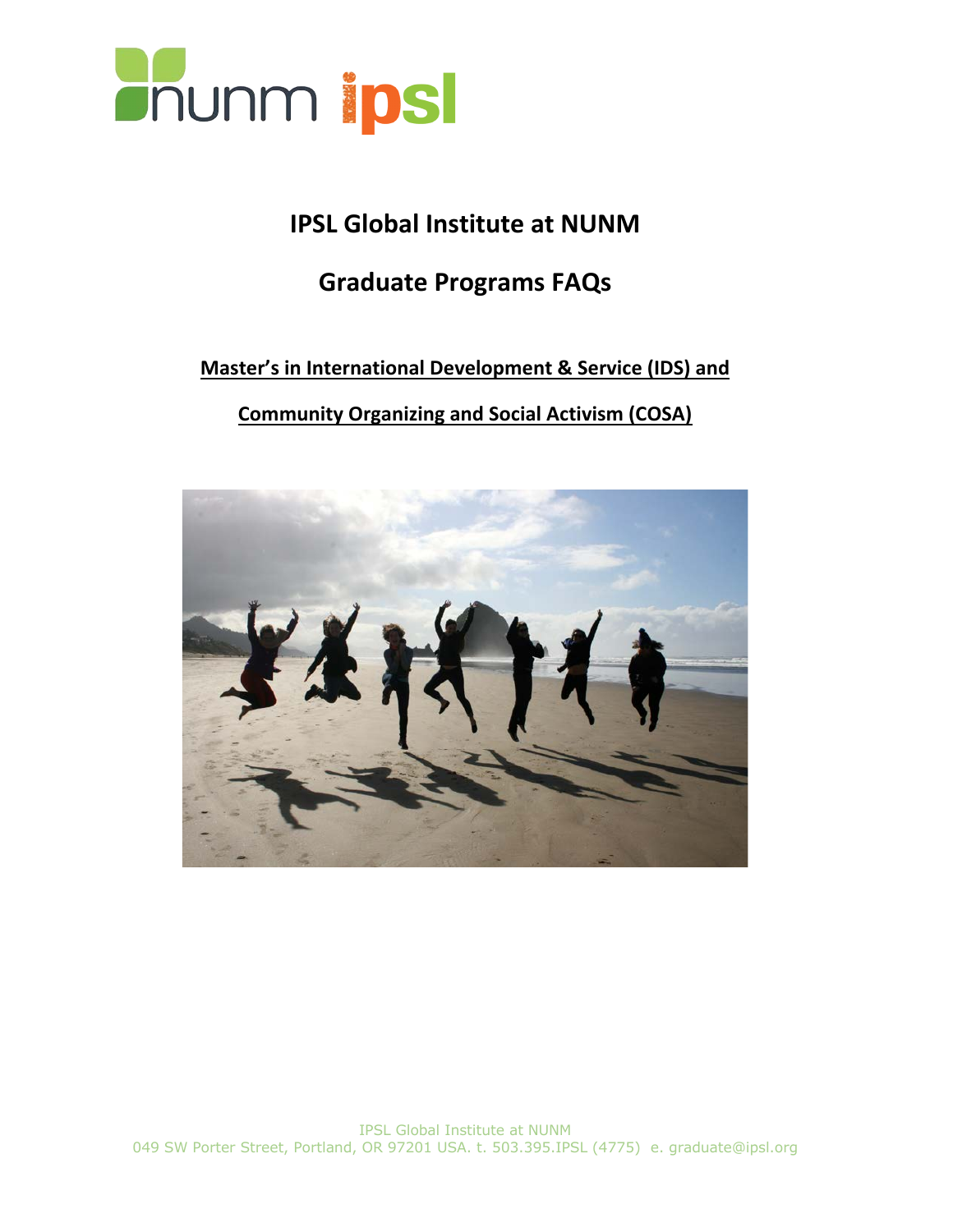# **Table of Contents**

| What does the service-learning and experiential-learning methodology look like in the classroom?12 |  |
|----------------------------------------------------------------------------------------------------|--|
|                                                                                                    |  |
|                                                                                                    |  |
|                                                                                                    |  |
|                                                                                                    |  |
|                                                                                                    |  |
|                                                                                                    |  |
|                                                                                                    |  |
|                                                                                                    |  |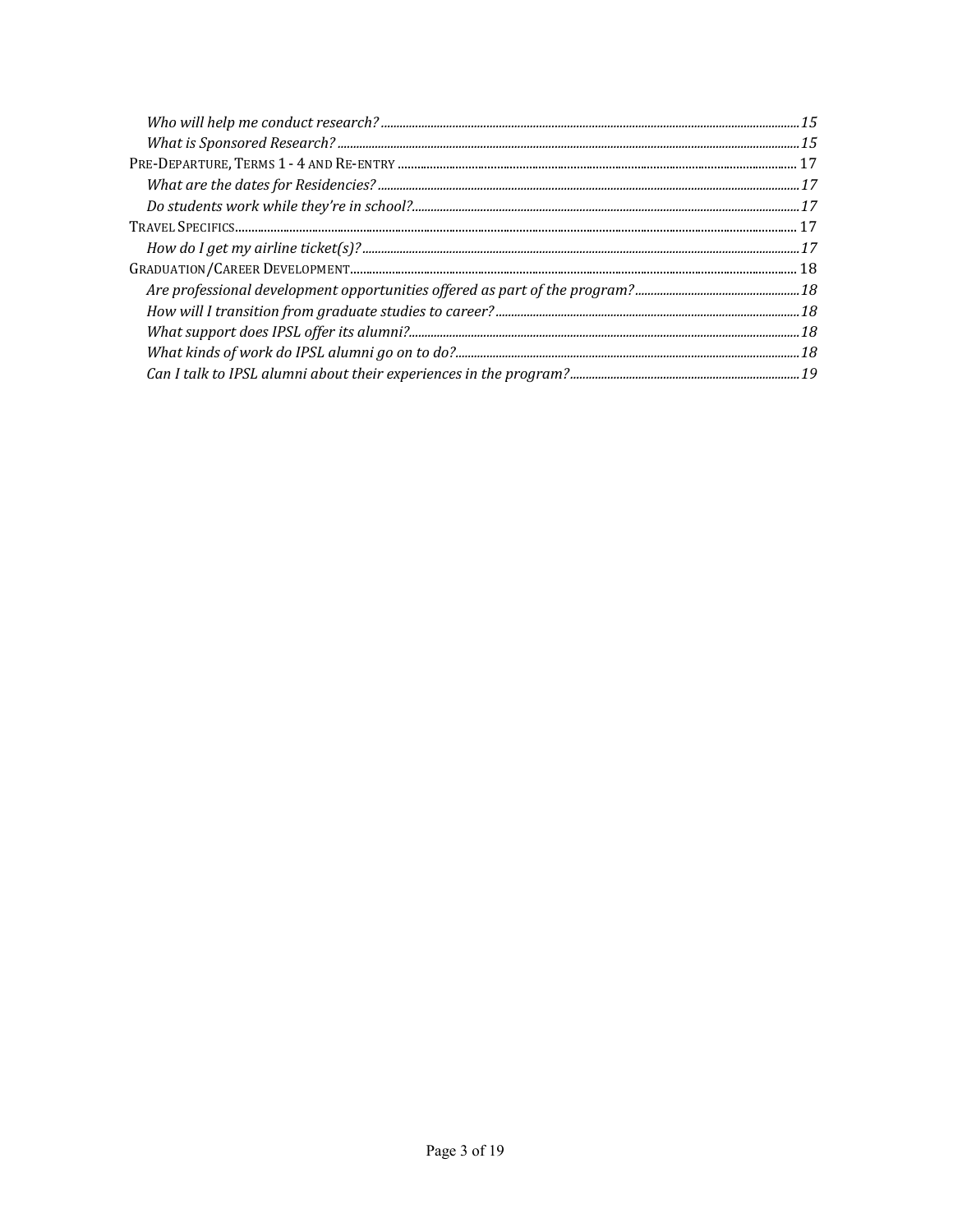### *General Information*

IPSL Global Institute at NUNM is redefining higher education in the 21st century leveraging international partnerships that eliminate boundaries between academia and society, and intentionally attuning students' learning experiences to the challenges and opportunities of today's world. Our unique educational environment is characterized by intellectual rigor, openness, reciprocity, creativity, and the skills and determination for empowerment.

Our institute offers two multi-national and multi-institutional graduate programs: International Development & Service (IDS), and Community Organizing and Social Activism (COSA). Both programs are designed to meet the global demand for ethical leaders who can effectively engage and facilitate partnerships and empower communities. Students are prepared for careers with nonprofit and community development organizations through an interdisciplinary program that combines rigorous academic training with hands-on skill development through volunteer service worldwide.

#### **REGARDING COVID-19**

Until travel is permissible again, IPSL Global Institute at NUNM is offering its graduate programs online. Once travel is permissible again, students may immediately shift to onsite study and service abroad, or they can elect to continue the program online.

The COVID-19 outbreak has forced all of us to reconfigure how we live our lives. At the same time, this is an opportunity to rethink how IPSL supports our communities abroad, and we are excited to make you aware of some of the benefits of our recent pivot to a hybrid online/onsite program. Please know that IPSL is still offering the same, three terms abroad but with an initial online term. Four terms total. Students may choose the **number** and **sequencing** of online-versus-onsite terms.

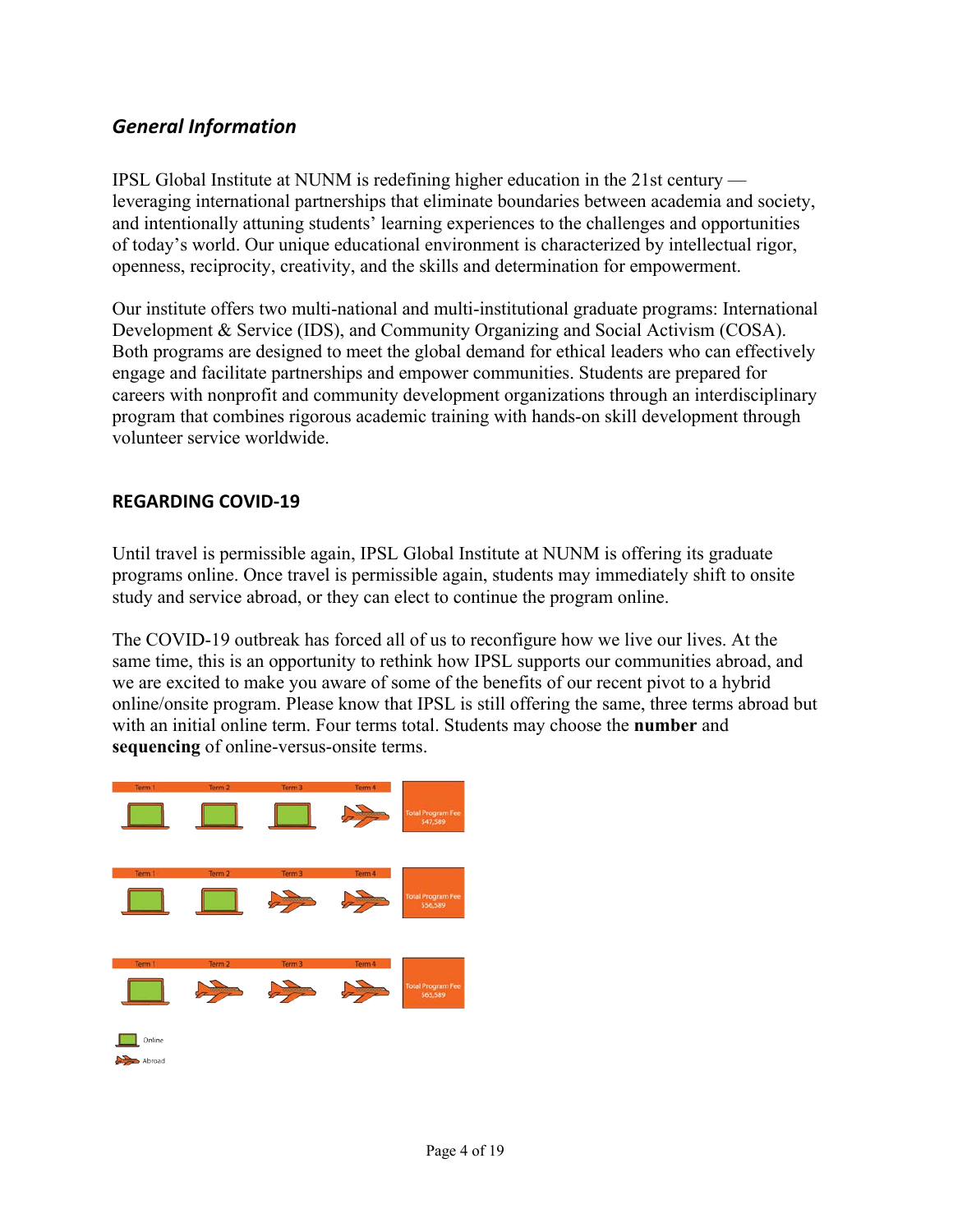#### **What makes our graduate programs unique?**

- *Unique Design:* Independently designed and curated curriculum that responds to current social issues, aligns with service and research opportunities, and reflects student interests and latest trends in the field of International Development.
- *12-Month Programs*: A departure from the traditional 2-year graduate model, students can save tens of thousands of dollars, commit half the time normally required of a graduate program, and begin their careers and earning potential sooner.
- *Flexible Start Dates*: Take advantage of flexible start dates and accommodate your busy life and work schedules. We offer four cohorts per year - September, January, April and July.
- *Class Size*: Our programs are designed to be small, intimate, and nurturing. Cohorts typically consist of 6-10 students to ensure one-on-one staff support and access to individually curated learning and service opportunities throughout the program.
- *Study Abroad*: Because of COVID19, IPSL has implemented a flexible four term program. One term must be spent abroad but students will have the option to take up to three of them abroad (travel permitting). If travel remains impeded by a students' final term, the student can take a leave of absence until travel is possible or complete the program online. Students will choose up to 3 countries in which to live, work, and study international development and citizen engagement. During all four terms students will be expanding their professional network and gaining real work experience abroad. Current program locations include Colombia, Greece, Guatemala, South Africa and Vietnam. *Locations are subject to change.*
- *Airfare:* International flights are included in the program fee. Restrictions apply.
- *Global Network:* Students will have the opportunity to get a head start in developing a strong and valuable professional network due to their access to IPSL Global Institute at NUNM's international partners and institutions abroad.

For more information on IPSL Global Institute at NUNM graduate programs visit www.ipsl.org/graduate-education-abroad.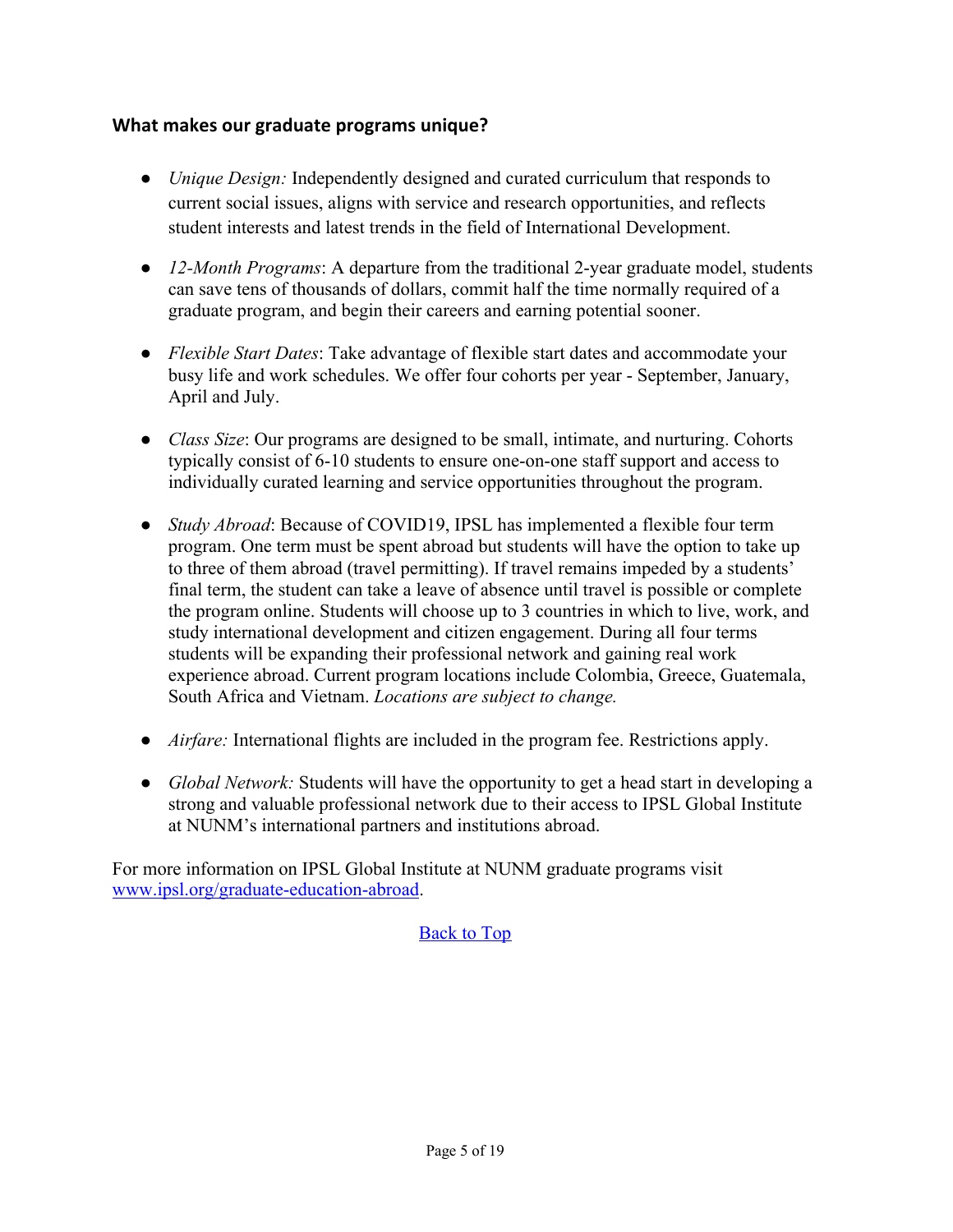# *Application*

#### **What are the application requirements?**

- IPSL online graduate application
- \$75 application fee
- Official, sealed transcripts verifying a baccalaureate degree from an accredited postsecondary institution
- A recommended 3.0 GPA. Note that students below the recommended GPA will have the opportunity to demonstrate the justification for a waiver.
- Two confidential letters of recommendation sent to  $ebabcock@num.edu$ .
- Once online application is submitted, candidates will be contacted for an informal interview (IPSL Institute Portland office or Skype/Zoom/WhatsApp).
- Valid Passport. U.S. applicants must have a passport that is valid for at least six months **after the program end date** of your last term abroad. If you do not have a passport, apply for one immediately.

#### **How do I apply to IPSL Institute graduate programs?**

To complete your online application, visit www.ipsl.org/graduate or click here.

#### **What is the minimum GPA?**

A minimum 3.0 Grade Point Average on a 4.0 scale, or the equivalent, is required. However, lower GPAs may be considered if the candidate submits to the admissions team a brief explanation of circumstances that may have affected the GPA.

#### **Is the GRE required?**

No. The Graduate Record Exam (GRE) is not required for admission.

#### **Do I need to have a specific undergraduate degree?**

No. We accept undergraduate program credentials from all accredited institutions.

#### **What is the application deadline?**

Complete applications for IPSL Global Institute at NUNM graduate programs are reviewed on a rolling basis. Official application deadlines per cohort:

- Fall start (September): **August 1st**
- Winter start (January): **December 1st**
- Spring start (April): **March 1st**
- Summer start (July): **June 1st**

#### **When will I hear if I have been accepted?**

IPSL Global Institute at NUNM will notify applicants via email of a final and official admissions decision within two weeks after their completed interview. If a candidate has not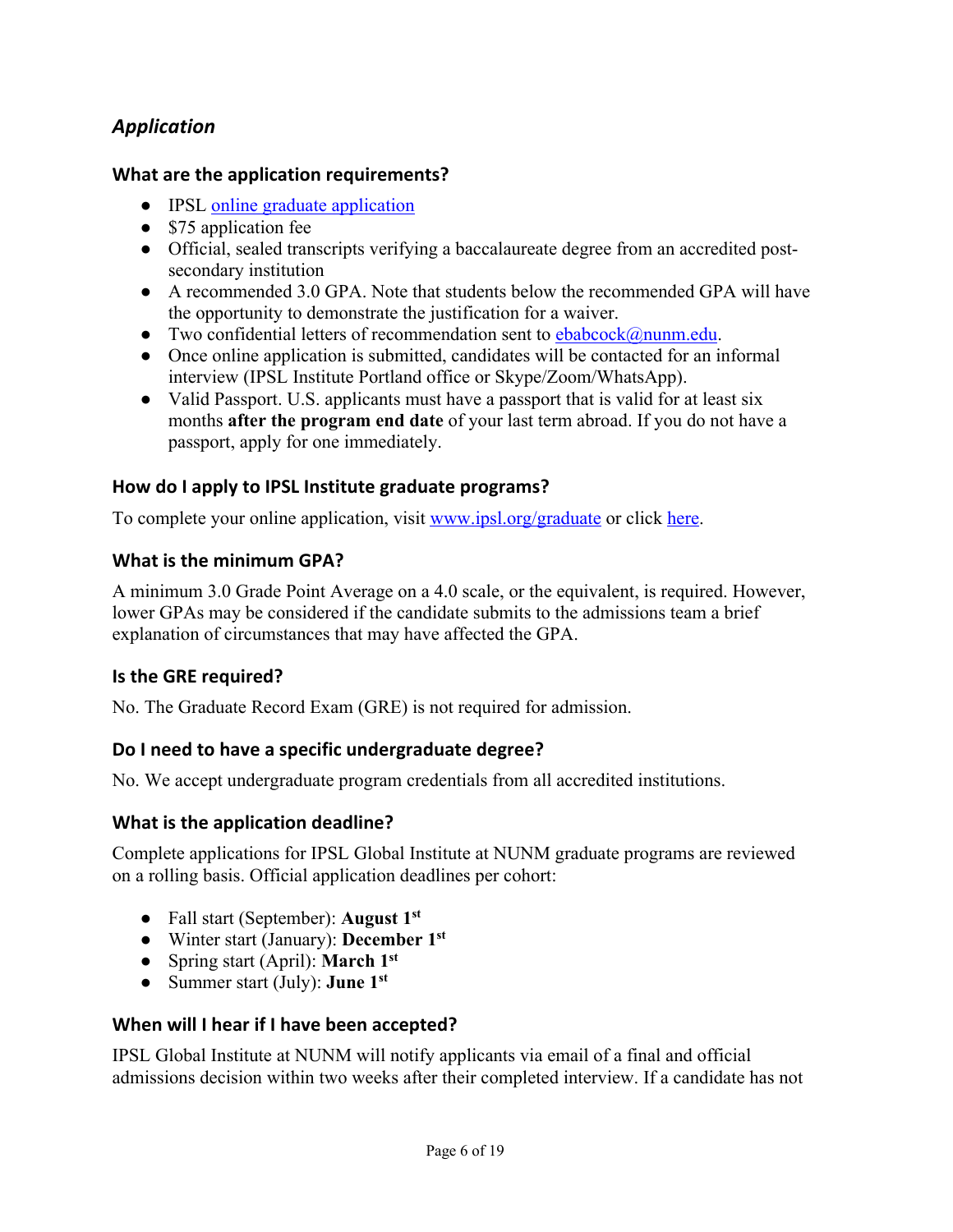submitted all application requirements by this time, they may receive a *conditional* admission decision pending the completion of their application.

### **What is included/not included in the program fee?**

- Program fee covers all tuition, room-and-partial board abroad, international airfare (restrictions apply), most fees (including graduation fee), orientations, professional development, career guidance, and service-learning placement and oversight for each term. Program fee also covers emergency medical/evacuation insurance while abroad and most enrichment activities/excursions abroad.
- Program fee does NOT cover books, living expenses during online components, personal spending money, local transportation, and independent travel. Students are responsible for securing their own visas and any expenses related to obtaining visas or passports. Students are also responsible for any vaccines required for travel. Additionally, students must submit proof of insurance during the intensive residencies in the U.S.

### **Where does the degree come from?**

The degree-granting institution is the National University of Natural Medicine, specifically IPSL Global Institute at NUNM.

#### **Is the IPSL program an accredited program?**

Yes. The IPSL Global Institute at NUNM is part of the National University of Natural Medicine; NUNM is accredited by the Northwest Commission on Colleges and Universities (NWCCU).

Accreditation of an institution of higher education by the Northwest Commission on Colleges and Universities indicates that it meets or exceeds criteria for the assessment of institutional quality evaluated through a peer review process. An accredited college or university is one which has available the necessary resources to achieve its stated purposes through appropriate educational programs, is substantially doing so, and gives reasonable evidence that it will continue to do so in the foreseeable future. Institutional integrity is also addressed through accreditation. This also means that federal financial aid is available for eligible students.

## **May I defer my offer of admission?**

Yes. Students can defer their admission for up to one year after acceptance. However, a nonrefundable \$300 deposit is required to hold one's place in the program.

## **Can international students apply?**

Yes. International students are encouraged to apply. Once travel is permitted again, international students will be responsible for understanding visa processes as it relates to their country of citizenship.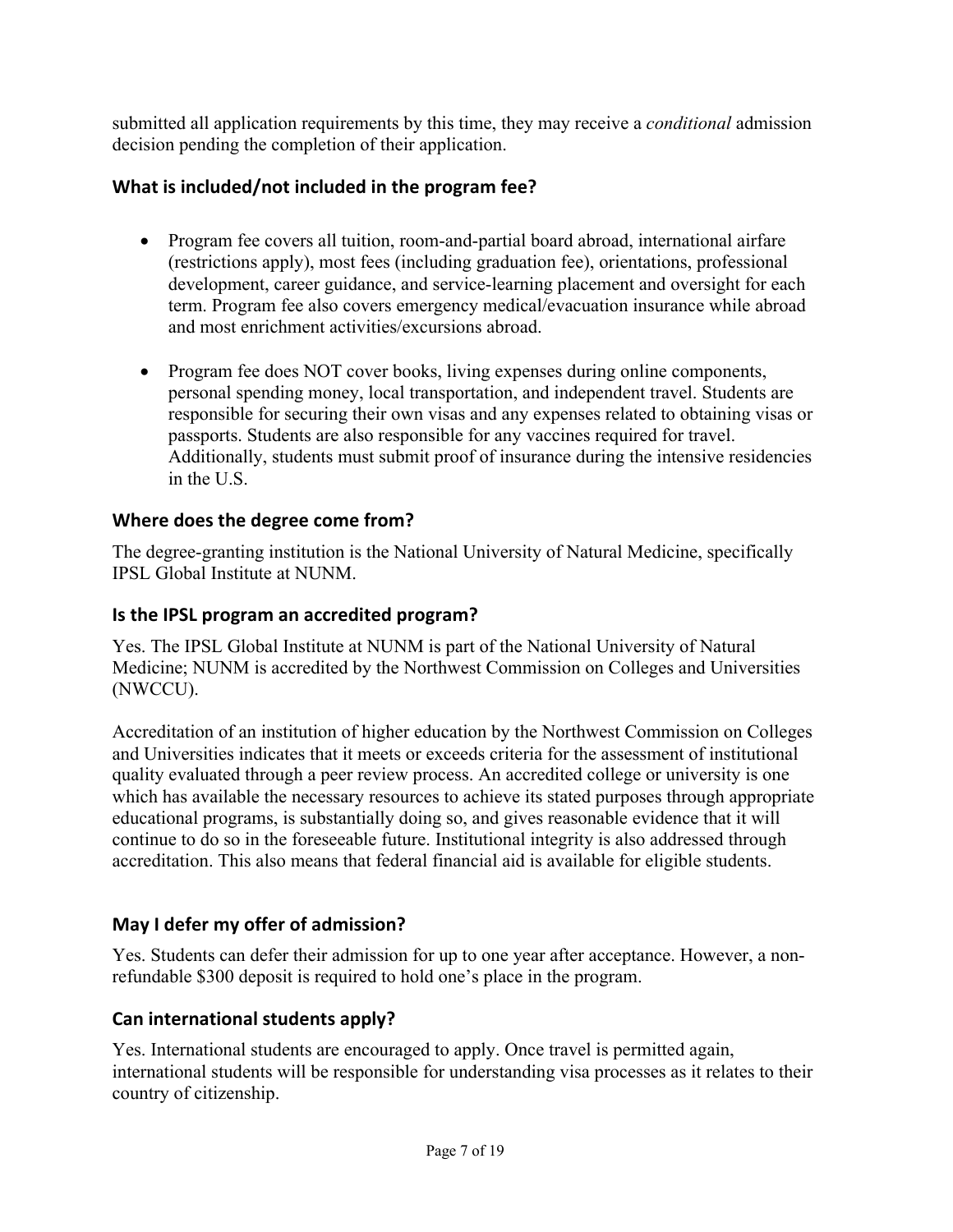#### **What are the top things you look for in a candidate?**

Top characteristics of strong IPSL applicants include prior international work, study, or travel abroad and prior service-learning/community service experience. Flexibility, adaptability, and a passion for working with/within diverse communities are also key characteristics for program and professional success.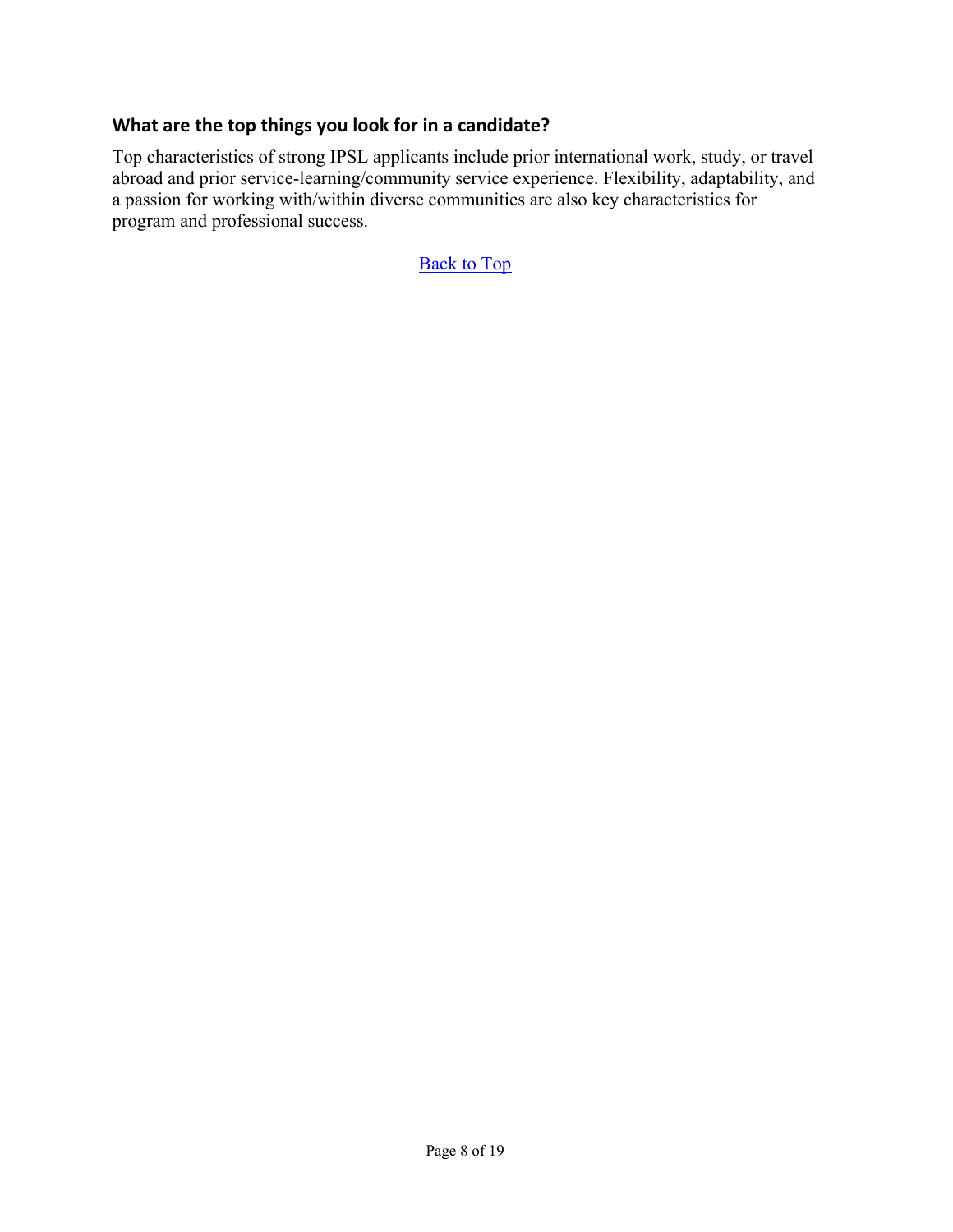# *Financial Aid*

#### **Is Financial Aid available?**

Yes. As with nearly all graduate students in the United States, students in an IPSL program primarily finance their graduate education with personal funds, loans and scholarships. Loans and scholarships are procured generally through the federal government. Please visit our institution's website for more information: https://nunm.edu/financial-aid

#### **AmeriCorps Alums and Peace Corps Returnees**

IPSL Global Institute at NUNM is a "matching institution," which means AmeriCorps Alums and Returned Peace Corps Volunteers (RPCVs) automatically receive a \$5,500 scholarship in addition to any other scholarships offered by IPSL. For qualifying AmeriCorps Alums and Returned Peace Corps Volunteers, the \$75 IPSL application fee is also waived.

#### **Where can I learn more about scholarship options?**

Two great databases of private scholarship options are Fastweb.com and FinAid.org. These are easily searchable and provide information on specific scholarships for which students might apply. Students are also encouraged to see if their home states maintain any kind of central scholarship database; for example, Oregon residents can find scholarships through Oregon Student Aid and Unigo.

Research your state for potential scholarship opportunities!

#### **Should I fill out a FAFSA application even if I don't need financial aid?**

Yes. Many private scholarships determine need based on a FAFSA. All students are encouraged to fill out the *free* federal financial aid application at fafsa.gov.

#### **Where is the IPSL Global Institute at NUNM located?**

The IPSL Global Institute at NUNM is located in Portland, Oregon, on the West Coast of the United States.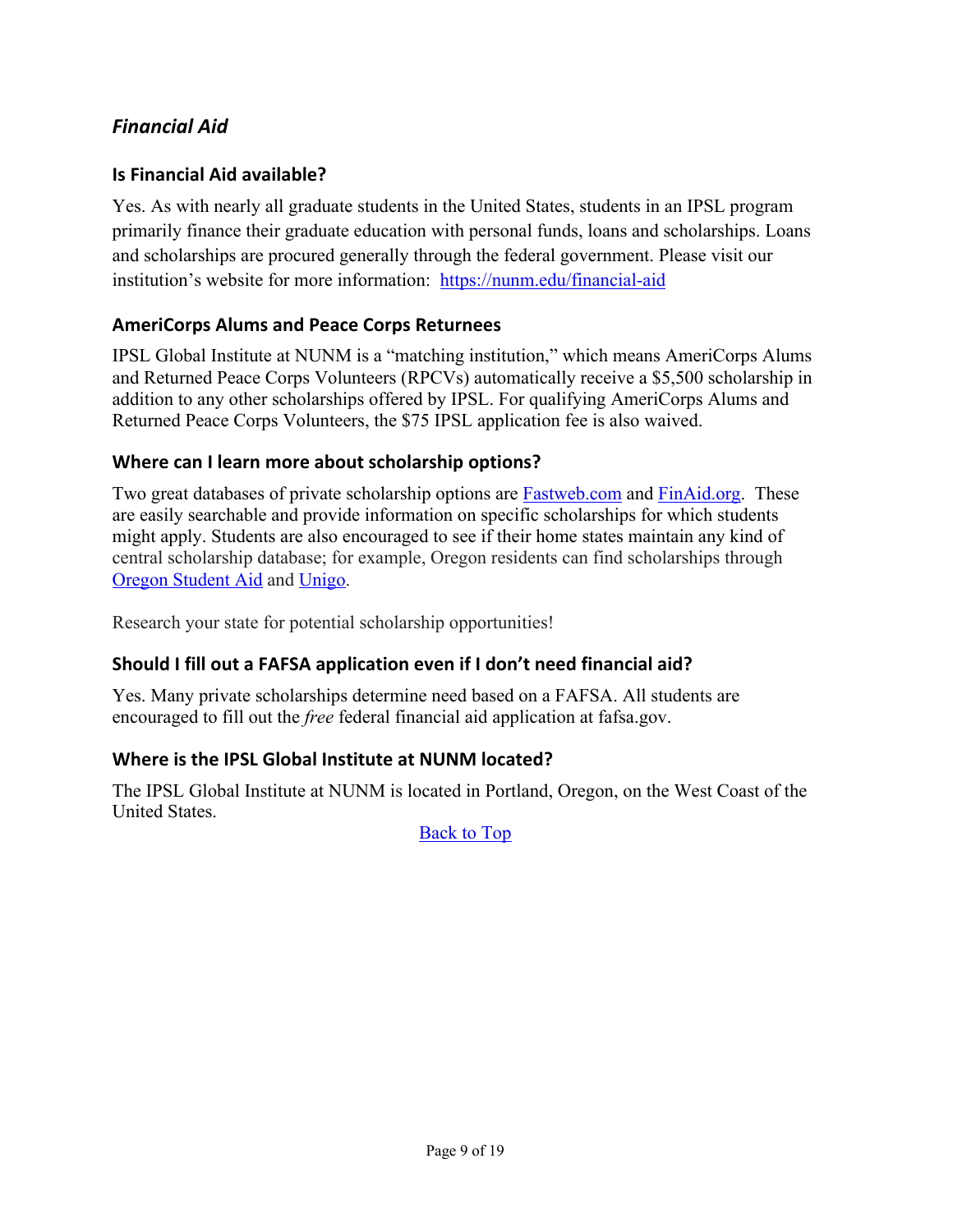## *Classes and Curriculum*

#### **What classes will I take during the Online Residency?**

During the Online Residency, IPSL graduate students take two required foundational courses. Each student is automatically pre-registered for these courses by IPSL.

- \* Social Research Methods (3 credits)
- \* History and Ethics of International Engagement (3 credits)

More info on these classes can be found on the IPSL website. Courses are subject to change without notice.

#### **Are there any required courses?**

Yes. Each term students will take the foundational service-learning reflections course called "Community Organizing and Social Activism". The rest of the courses are electives and students can choose to take whatever they wish based on academic goals and personal interest.

#### **How do I register for the classes during the subsequent terms?**

Students are given about ten days after the start of each term to decide which courses they want to take the following term. IPSL will assist with this. After the add-drop date, no changes to course registrations are allowed.

#### **What are the class schedules like during the terms?**

Most of the courses are scheduled according to the module format. This is similar to the system used in the UK, Europe, Australia, South Africa, parts of Asia, and elsewhere. Courses are taught in condensed intensives that last one to two weeks. When the course is over, students then serve in their organization in a more concentrated format permitting them to focus on their experiential learning. The module-based scheduling format is both logistically preferable and it facilitates the application of academic learning to the service, and vice versa. Not all courses are offered in the module format, but most are; the service-learning Reflections courses are generally offered throughout the term.

Courses are subject to change without notice. Not all courses are available each term. Please inquire with IPSL.

Please note that IPSL programs are based in learning from both scholars and scholarpractitioners. As such, IPSL may include lectures and presentations by experts in the field as we learn of such opportunities and as these professionals are available to work with our students. These additional learning opportunities may be focused on International Relief Work, Sustainable Development, Global Health, Human Rights, Conservation, Intercultural Communication, or other areas of interest within International Development.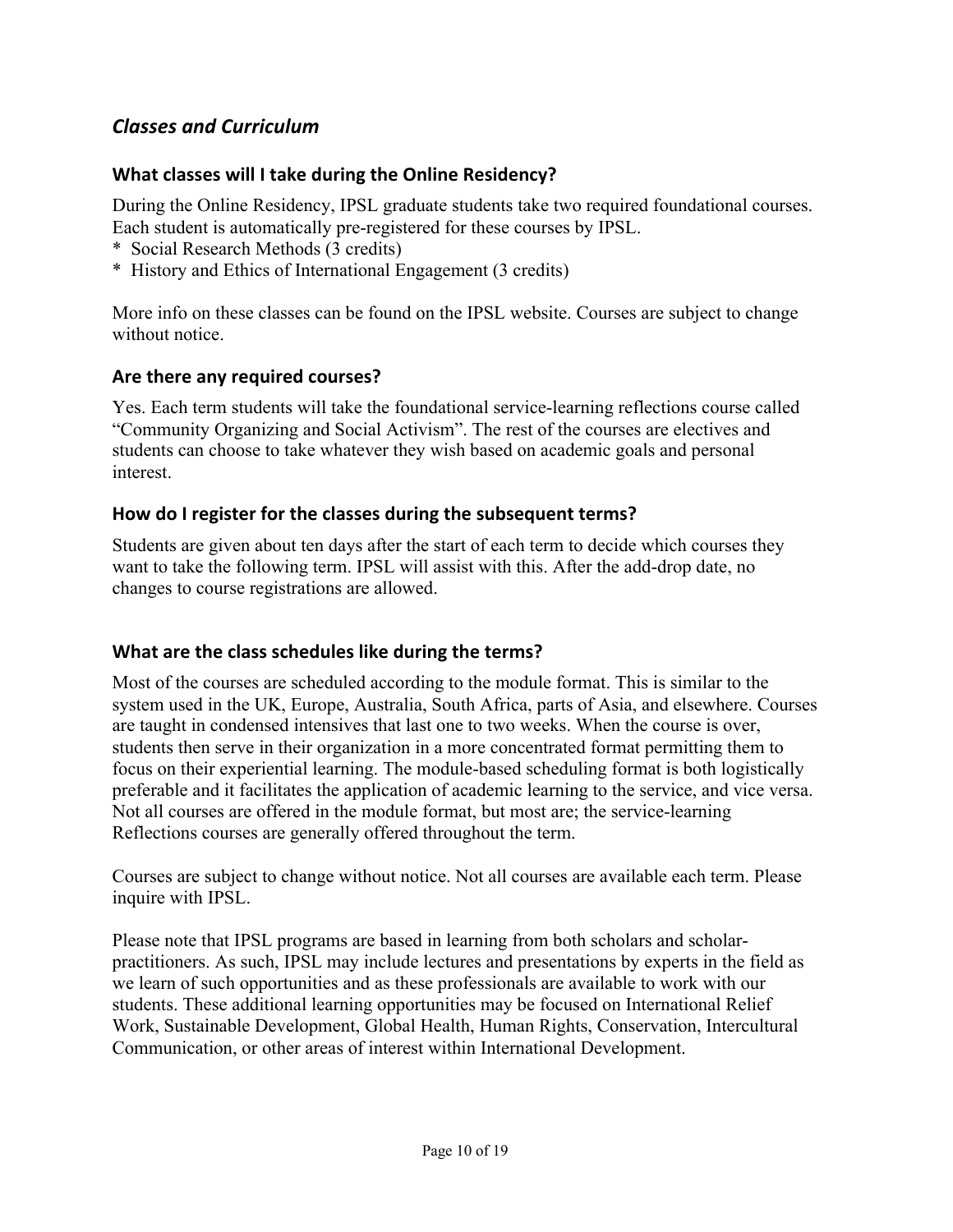#### **How many credits can I take each term and over the course of the program?**

While there is no maximum number of credits allowed per term, students are required to complete 49.5 quarter-based credits over the course of the program in order to graduate. In addition, program tuition and fees cover a maximum of 54 credits over the course of the program; any credits taken beyond this level will require additional payment from the student.

#### **Minimum Grade Requirements**

A cumulative average of C (2.0) is required for graduation for all programs. In addition, a 2.0 cumulative GPA is required for all required courses and any elective coursework that is taken.

IPSL students will receive credit for a course in which they receive a C– or better. Any grade lower than C– in a course does not count as credit toward the degree and the student must repeat the course or an approved substitute.

If an upper division undergraduate course is taken for graduate credit a final grade of B or better must be earned in order for the course to apply toward the degree. A student may receive graduate credit for one 300-level, or higher, course completed while a student in the program with prior written approval of the IPSL Academic Officer.

Graduation with distinction is reserved for those students obtaining an overall grade point average of 3.6 or above.

Any student not receiving the required minimum grade in a required course taught abroad may need to pay an additional distance-learning fee to re-take the course.

#### **Can I take electives?**

Students can and do take elective courses. See the IPSL website for course offerings for elective details.

#### **What language courses are offered, and will I receive credit?**

IPSL graduate students enroll in language courses and/or participate in community workshops and conversation groups in each location. However, in order to receive graduate-level credit for any language-based course, an Independent Study Project must be completed as part of the language instruction, and that project must be graded by a credentialed faculty member. Such language courses will be transcripted as "Language Across the Curriculum" and shall be worth 4.5 credits.

#### **Who teaches the courses?**

All IPSL Global Institute at NUNM courses are taught by credentialed faculty, scholars, and scholar-practitioners who are generally locals in that community/country. In some instances, visiting faculty from the United States may teach a course at one of IPSL's study abroad centers.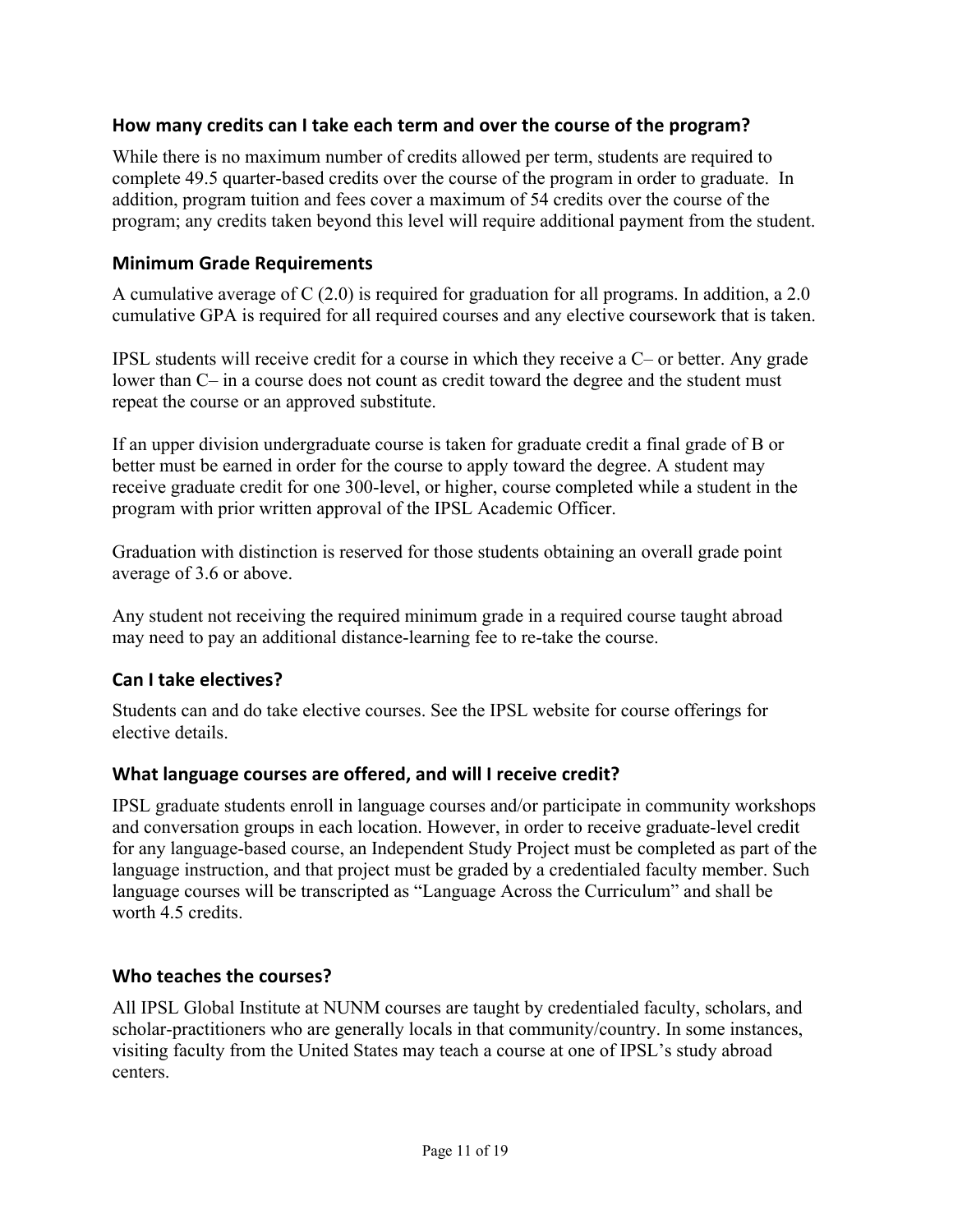# **What does the service-learning and experiential-learning methodology look like in the classroom?**

Students explore, practice, and enrich their classroom learning via indirect and/or active service with local NGO, nonprofit, and government agency partners. In addition, students enroll in a guided reflections course ("Community Organizing and Social Activism") each term where they engage in interactive discussions and written reflections to challenge and learn from their discoveries and experiences. The real-world practice, insights, and skill development provided via service work with local organizations, paired with the foundational knowledge provided by academic resources and reflective/interactive classroom activities, is a vital component of the IPSL service-learning model. For more information on service roles see the **Service Placements** section below.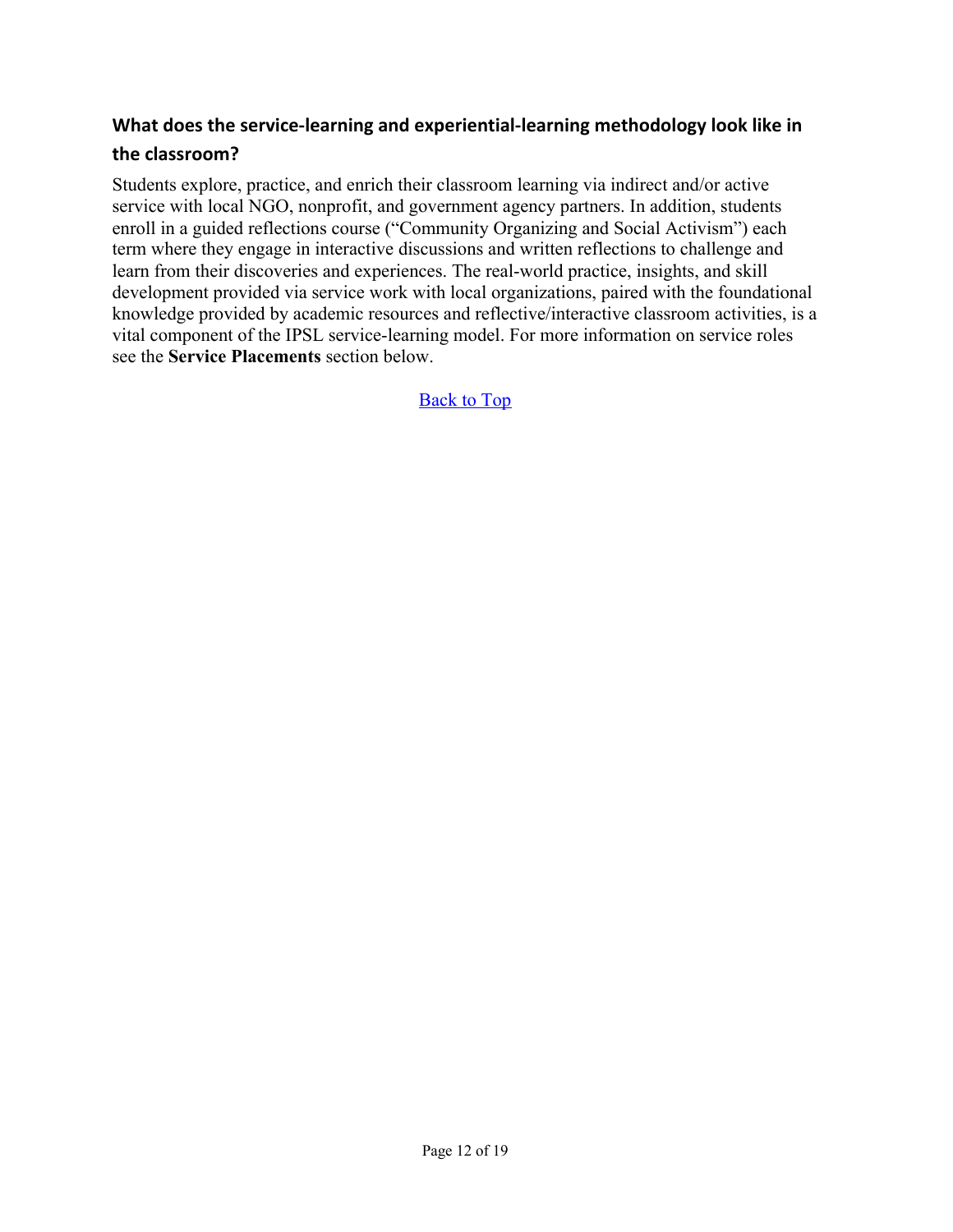#### *Service Placements*

#### **What are service placements?**

Volunteer service lies at the heart of IPSL's pedagogy. Students are required to perform 10-15 hours, per week, of direct or indirect service (hands-on/in-country or virtual) for nonprofit, community-based organizations and public agencies, during each of the four terms. IPSL and its partners assist students in identifying placements and opportunities, and support students in their service. This service is designed to provide practical, hands-on experience and skill development, as well as opportunities for students to develop their professional networks and compare and contrast classroom learning with real world practice.

#### **How many hours per week will I serve?**

All students engage in service for 10-15 hours per week. On average, students serve 15 hours per week during each term of the program.

#### **How do I choose my service placement?**

The IPSL Graduate Admissions team will assess student interests and skills, then communicate with the teams abroad in order to prepare for the student's participation. The local teams abroad will connect with diverse community partners to identify potential needs and opportunities. The local teams then secure service placements that best match student interests and organizational needs. Please note that student's service placement work may be impacted by particular skill sets.

Learning about different cultural expectations of, and practices for, engaging volunteers and interns is part of the experience, and this process varies depending upon which country a student is involved with. Assigning students to service agencies abroad is often structured more as a placement or matching, rather than competitive application, process. Please note that student's service placement work may be impacted by language abilities and particular skillsets.

Typical programs, organizations, and environments in which students engage in service can include:

- \* Programs for at-risk youth
- \* Immigration/refugee services and assistance
- \* International education/student service/study abroad schools and offices
- \* Disaster relief agencies
- \* Rehabilitation and empowerment centers for women in post-conflict societies
- \* Public health clinics, wellness programs, and health-related agencies
- \* Programs for individuals with developmental and intellectual disabilities
- \* Advocacy organizations focused on LGBTQ rights
- \* Arts and theatre organizations
- \* Animal welfare programs and organizations
- \* Organizations coordinating international development agencies
- \* Entities focused on conservation, the environment, and sustainability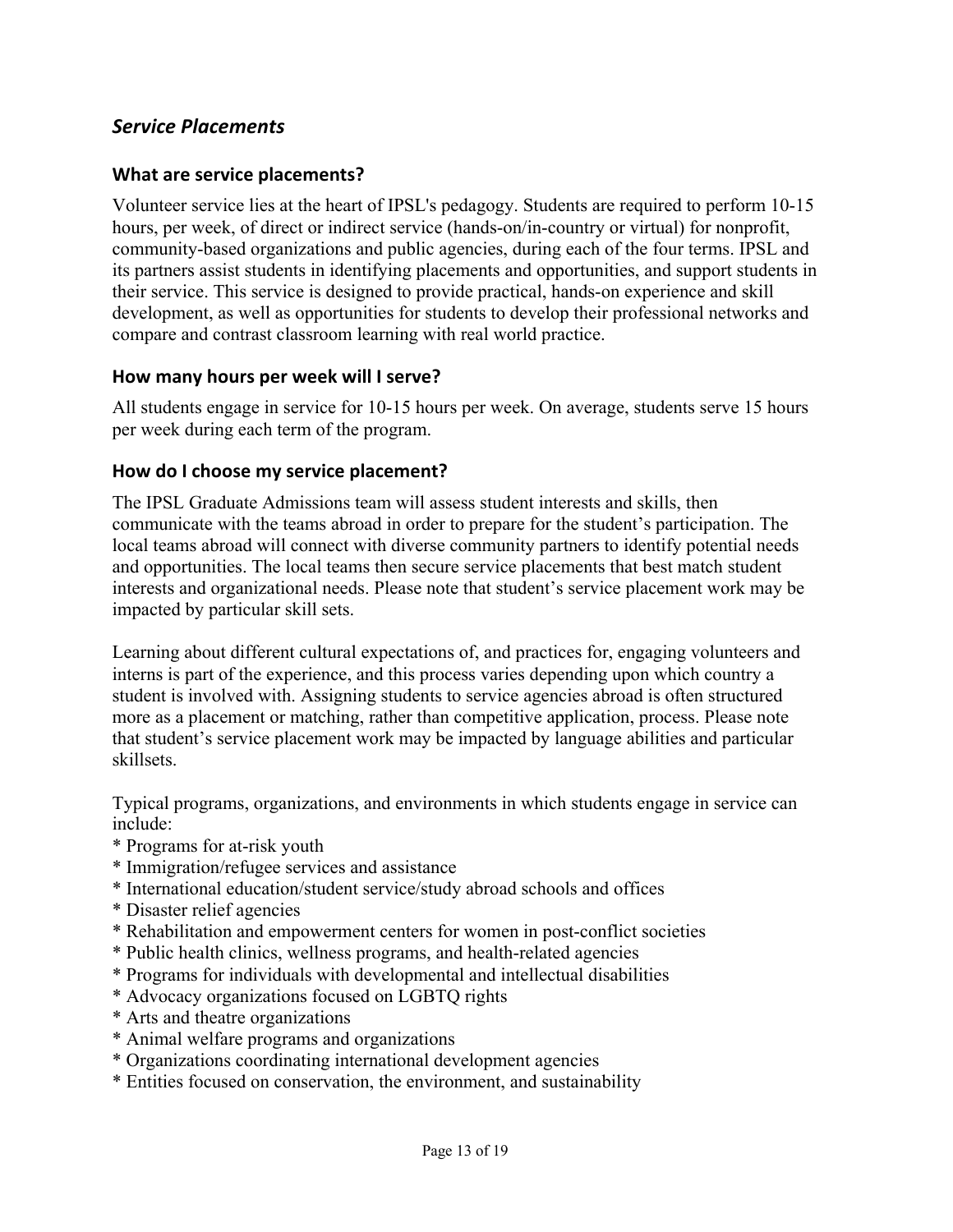#### **Why does IPSL require service-placements as part of the graduate program?**

Service placements offer IPSL graduate students' invaluable opportunities to learn from and alongside real-world scholar-practitioners. The professional networks and skills developed during these service placements are rich complements to classroom learning and prepare students to more seamlessly transition from graduate education to career-level employment upon graduation.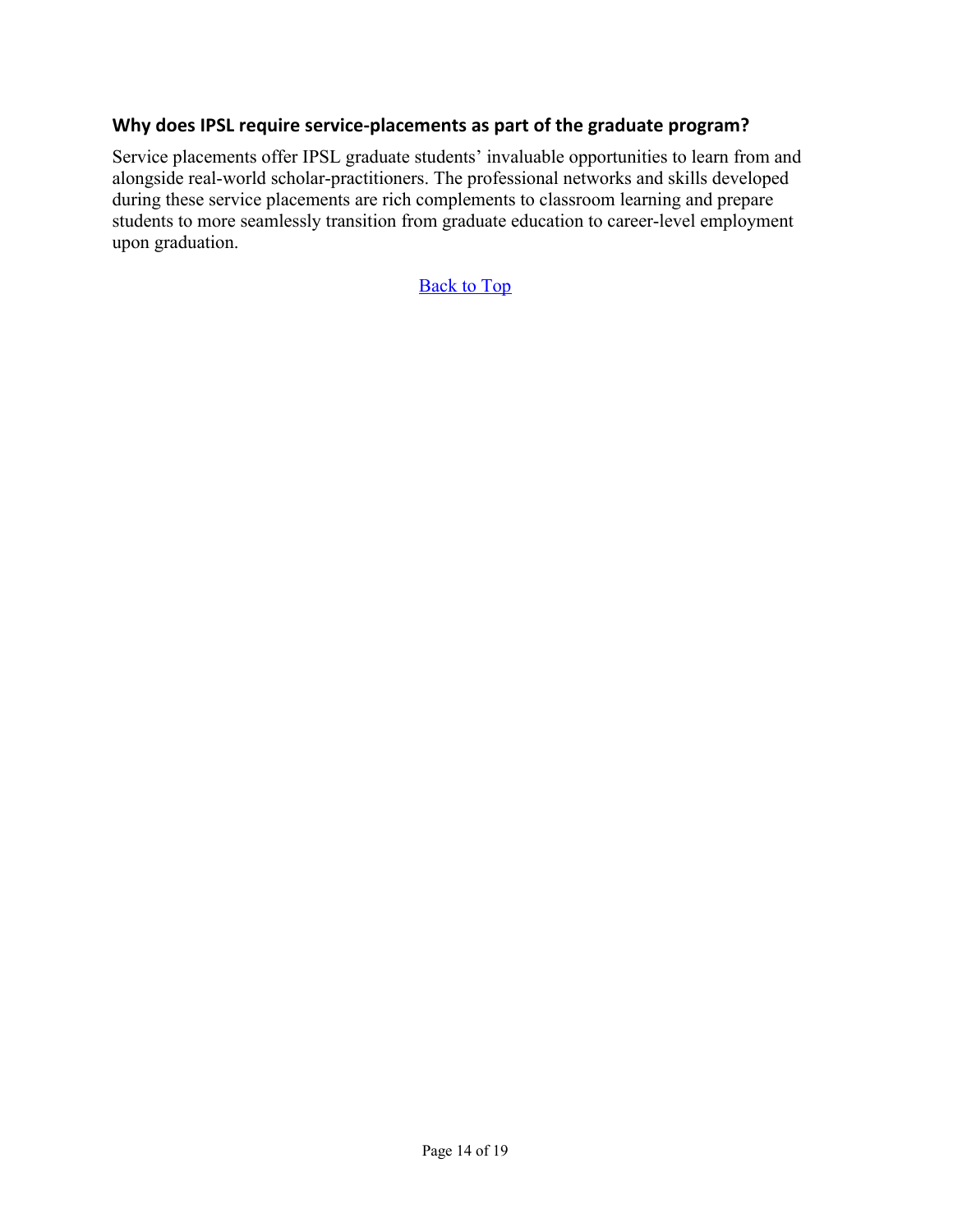## *Research Opportunities*

#### **Will I conduct research as an IPSL graduate student?**

All IPSL students learn how to conduct ethical research that empowers and sustains communities, especially the marginalized and vulnerable among us. Some students may conduct primary research (Advocacy Research). Other students may focus more on secondary research.

During the initial Online Residency, all students take the Social Research Methods course (3 credits), which introduces students to quantitative, qualitative, and – importantly - ethical approaches to research.

#### **What is Advocacy Research?**

As part of the IPSL Graduate Degrees, students will engage in either primary or secondary research (or both) in support of their Culminating Project or Thesis. If you choose to engage in primary research your Academic Advisor (as well as other faculty and staff) and the structure of the IPSL Advocacy Research Program will support you in this process. Your research will be officially reviewed by the IPSL International Institutional Review Board (IRB) which makes it eligible for publishing and presentation. During the Residency there will be an Advocacy Research Orientation and the IPSL research support person will assist throughout your program.

#### **Who will help me conduct research?**

IPSL strongly encourages and supports ethical, innovative research for all students. Student research advances social, racial, environmental, and economic justice in communities across the globe. Research is made possible via IPSL's International Institutional Review Board (IRB).

The IPSL IRB is a fully licensed and registered independent Institutional Review Board specializing in international research. The IPSL IRB accepts proposals and protocols from individuals, nonprofits and businesses seeking approval.

Students conducting Advocacy Research as part of an IPSL program have their IRB approval included in the program cost. Persons seeking approval from the IPSL IRB do not need to be a student enrolled in an IPSL program to qualify for review.

#### **What is Sponsored Research?**

IPSL provides students with an opportunity to engage in Sponsored Research where the specific research topic is pre-identified by the community organization and conducted either online or *in situ* by the student researcher. IPSL's community partners abroad contribute expertise and share decision-making and ownership of the research. For any given Sponsored Research topic, data sets are collected over time by multiple student researchers, leading to an incremental increase in the findings and their utility for the host organization and community.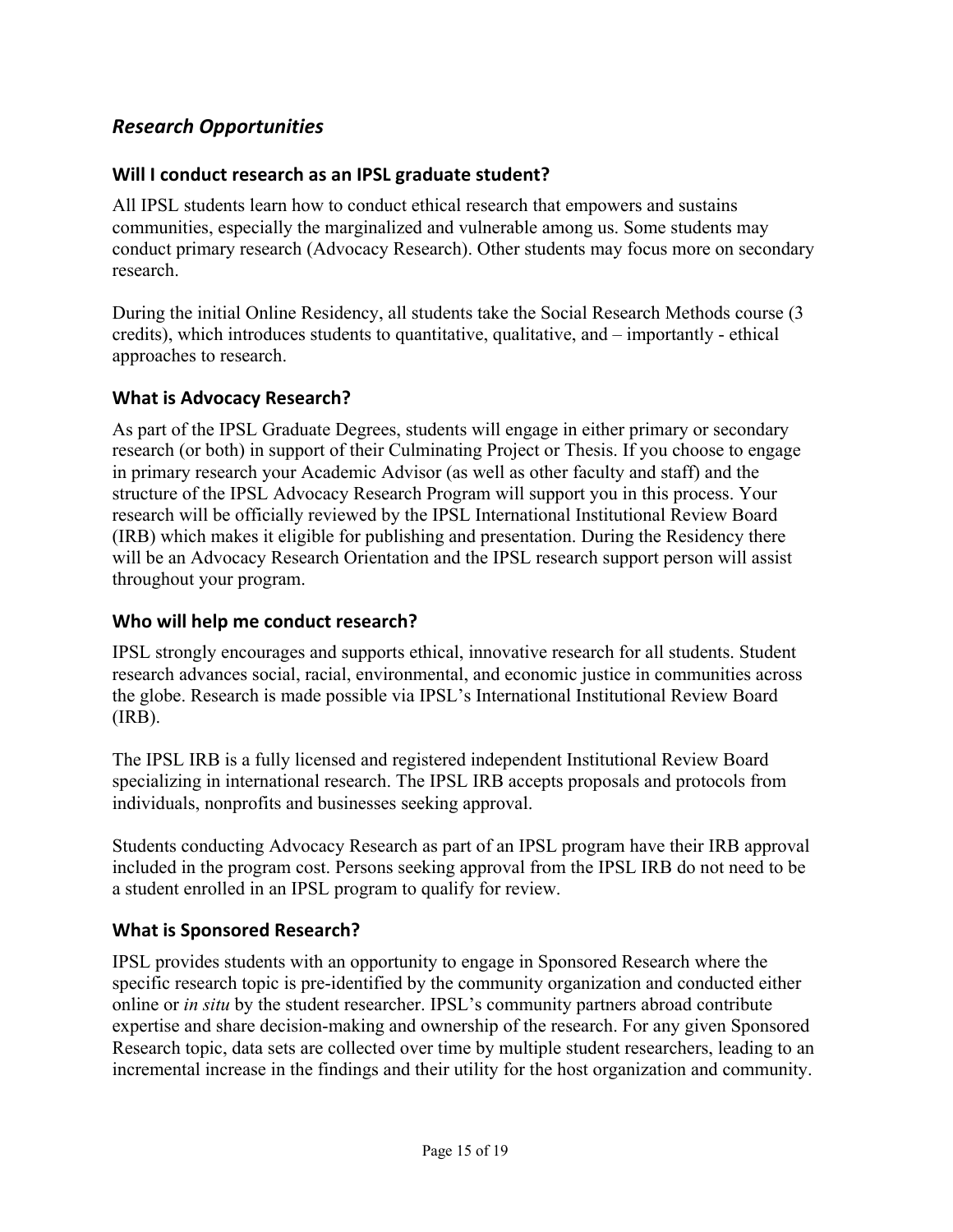The sponsored research program is especially useful for beginning researchers who may want to engage in the international research process but who do not have previous experience.

Students who have previous research experience or have the time to dedicate to designing a research project from scratch may be interested in original research. Original research projects are initially designed by the student – in consultation with the IPSL IRB and the host community. Student and organization collaborate to finalize the research design for the benefit of both.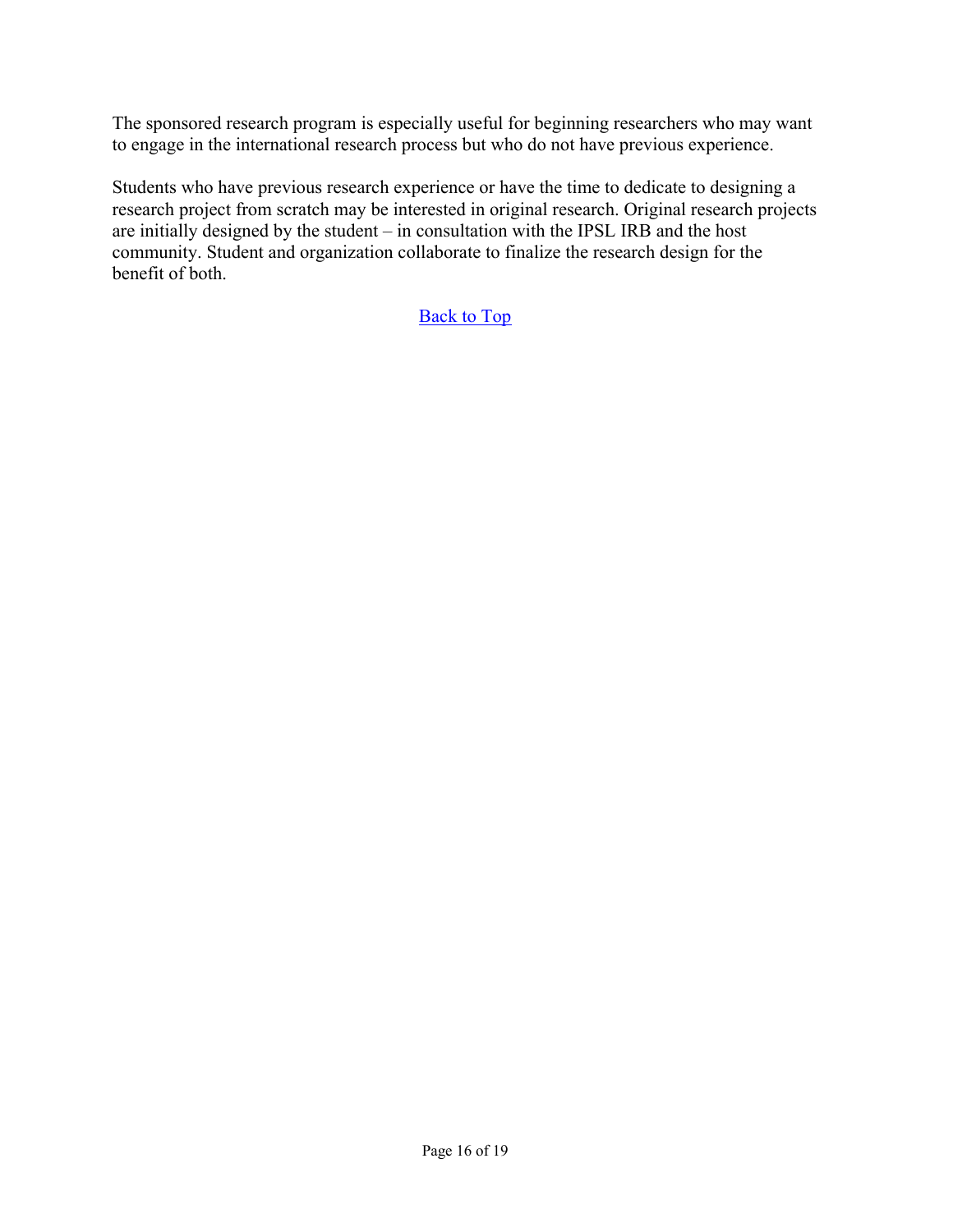## *Pre-Departure, Terms 1 - 4 and Re-entry*

#### **What are the dates for Residencies?**

Please see the IPSL website for dates of the online Residencies.

#### **Do students work while they're in school?**

Given the rigorous academic course load and 10-20 hours per week doing indirect or on-site service, IPSL students are discouraged from seeking employment while they are a student. Furthermore, most students – depending on their citizenship – are not permitted to work legally during the study abroad terms. The terms that you choose to spend abroad in the program are an opportunity to delve into studies and service with the goal of obtaining satisfying, rewarding employment upon graduation. Full immersion in the IPSL program allows students to maximize their academic and experiential learning while in graduate school.

Depending upon travel restrictions, students can choose to spend 1-3 terms abroad (1 term must be completed abroad). Students will choose 1-3 different country locations in their order of preference. Please see the website for current locations, which are subject to change. For country-specific information, please contact IPSL staff in Portland.

#### Back to Top

## *Travel Specifics*

#### **How do I get my airline ticket(s)?**

International airfares are included in IPSL Global Institute at NUNM's graduate program fee\* (\* restrictions apply). Students will be responsible for purchasing their own airfare and will be reimbursed according to IPSL's travel policy (not to exceed the maximum reimbursement fee or \$1,000 USD). Note that students who purchase a flight using miles (mileage redemption) will only be reimbursed the actual cost associated with the airline's mileage redemption plan (not to exceed the MRF).

Maximum reimbursement fees (MRF) are determined every term and are country-specific. MRFs are calculated using the average cost of a one-way ticket between program locations or a gateway city. Students will be notified of a country's MRF during the term preceding their departure. Please note that students will not be able to purchase airfare or receive reimbursement until full payment for the term is received.

Reimbursements will only be given via ACH (Automated Clearing House)/Direct Deposit to your preferred bank account. Our university, NUNM, will provide all students with an ACH form for your convenience.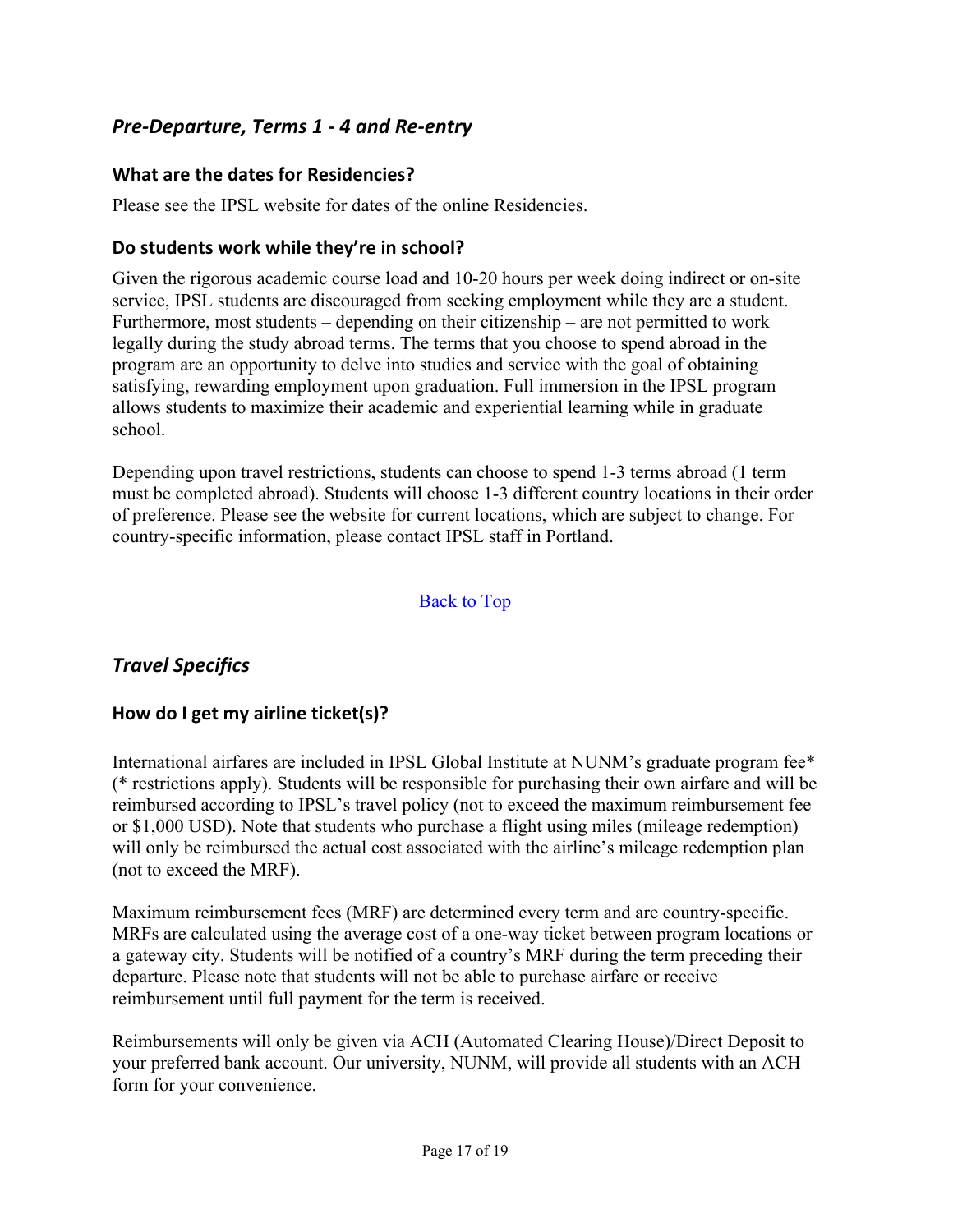# *Graduation/Career Development*

#### **Are professional development opportunities offered as part of the program?**

IPSL offers professional development opportunities throughout the program. Students have the opportunity to network and connect with people involved in the nonprofit world in numerous ways, including via their service placements. Additionally, professional development opportunities are provided every term through community events, IPSL-hosted talks and workshops, and facilitated informational interviews.

#### **How will I transition from graduate studies to career?**

IPSL has an exemplary placement record, and our students' successes are self-explanatory; no other program provides students the opportunities to build their skills and professional network while they're getting their graduate degree. IPSL provides students with significant support and guidance during the transition from school to career. This happens during the program, the Re-Entry Residency, and afterward. In addition, the IPSL team members may provide individualized career transition support.

How do we know whether a higher education program prepares students well for the changing world of work in the 21st century? It's a big question with serious implications for students and families who invest their time and money and for employers and communities that seek capable career candidates. We know from the research – and from our 40 years of experience - that graduates who are most employable—that is, ready to succeed after graduation and over a lifetime—possess a set of essential qualities that include:

- \* People skills such as collaboration, teamwork, and cross-cultural competence
- \* Problem-solving abilities such as inquiry, critical thinking, and creativity
- \* Professional strengths such as communication, work ethic, and technological agility

Your IPSL graduate program is designed to provide all of these opportunities for you, and more. But as with all professional endeavors, it is up to the individual candidate to dive in, explore, examine, and make the most of these opportunities.

#### **What support does IPSL offer its alumni?**

IPSL has created a robust alumni network and encourages alumni to keep in touch and stay up-to-date with IPSL initiatives and one another. IPSL offers lifetime support to alumni by providing resources, guidance, professional development, and continued learning opportunities.

#### **What kinds of work do IPSL alumni go on to do?**

IPSL alumni go on to work in a variety of fields for community, public, educational, and NGO/nonprofit organizations in the U.S. and abroad. Current alumni work in such fields as international education, international development, public health, government, and social advocacy, among many others, and serve in professional roles ranging from program manager to faculty to executive director.